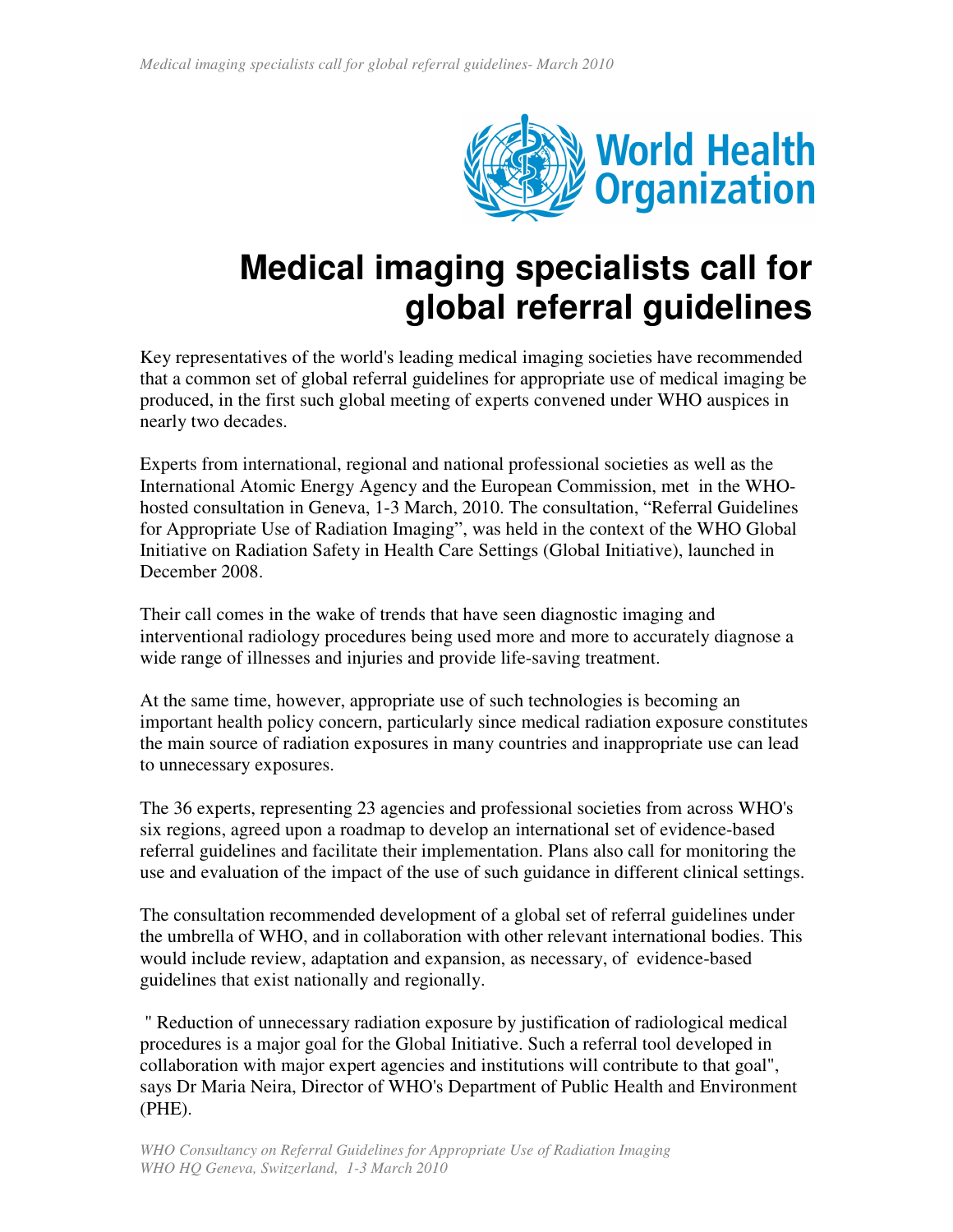"This is a major collaboration towards a more coherent, global approach to promote an appropriate use of medical imaging and interventional radiology procedures. The guidance we envision will provide direction to practices in both developed and developing countries that may or may not have the most up-to-date technologies," says Dr Lawrence Lau, Chairman of the International Radiology Quality Network (IRQN), the leading international organization representing imaging specialists, imaging technologists and radiographers.

## **Background on Referral Guidelines for Medical Imaging**

Cancer is the biggest long term risk of significant and repeated exposures to ionizing radiation, especially in children and young adults.

National guidelines exist in many different parts of the world to promote good medical practice and protect patients from unnecessary exposures. Typically, these guidelines are the product of extensive and systematic literature review, in line with internationallyaccepted practices.

Such guidelines generally provide recommendations for particular medical imaging procedures that should be used in diagnosis of different illnesses and injuries, along with: 1) the level of radiation dose for each type of procedure, 2) rating of efficacy of the procedure, and 3) grading of the strength of the evidence about efficacy of the diagnostic procedure.

Such guidelines provide critical reference points for doctor's referring or conducting medical imaging procedures. The guidelines also inform patients about the potential risks of ionizing radiation, so that they can make informed decisions about diagnostic procedures.

While most of the guidelines are available in developed countries, many fast emerging economies and developing regions are seeing a boom in demand for medical imaging procedures. These countries often lack a common set of national or regional guidelines for referral. And at the same time, developed country guidelines may not adequately refer to certain older technologies used in more poorly resourced settings.

The panel of specialists agreed on their proposed future collaboration under the umbrella of WHO and other international organizations for the development of common guidelines that would support countries not having such referral tools yet.

"This common set of guidelines to be produced over the coming two years would be unique in that they would take account of differences in available technologies and disease profile between and within countries," said Dr. Emilie van Deventer, Team Leader of the Radiation programme at WHO.